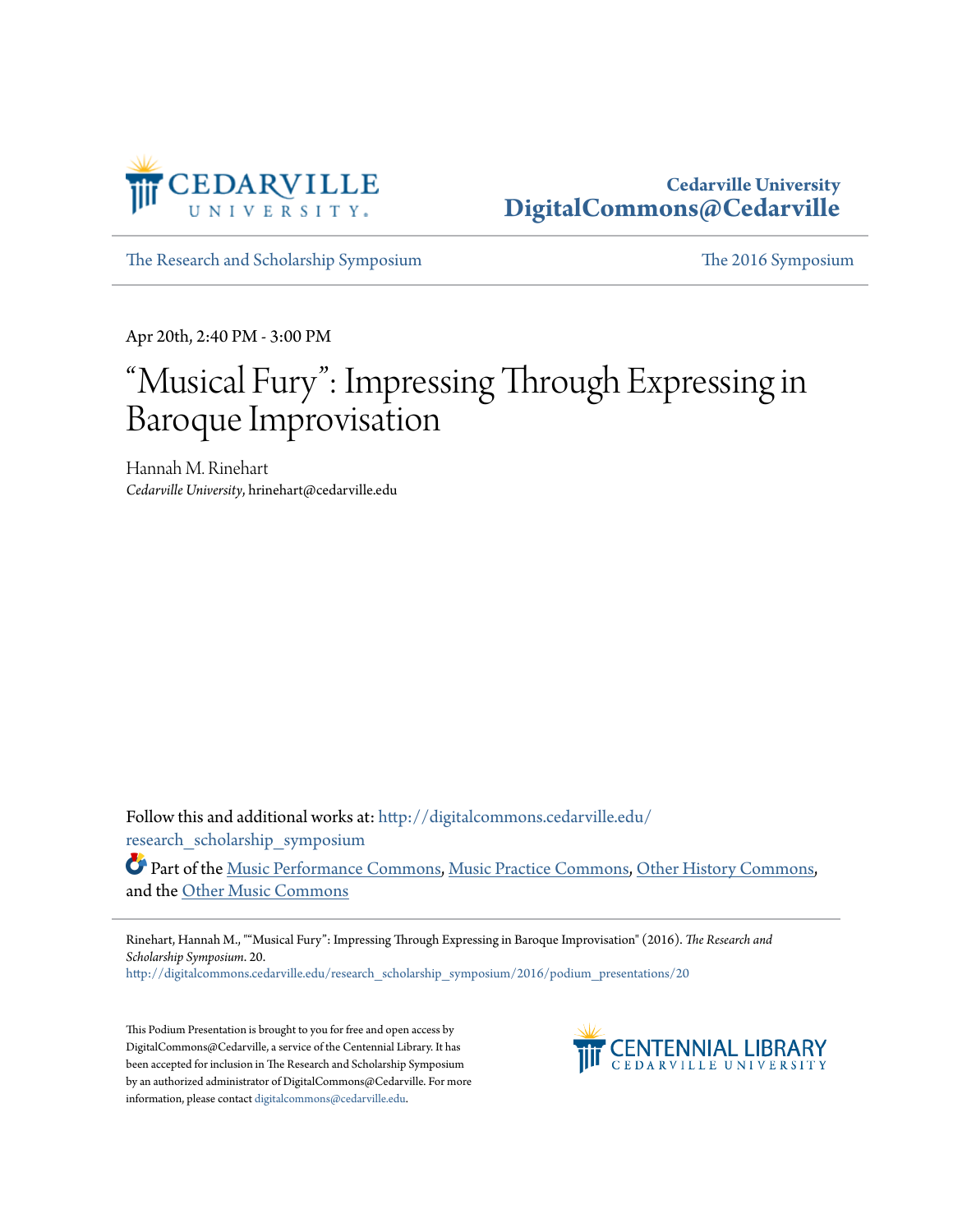"Musical Fury": Impressing Through Expressing in Baroque Improvisation

In the Baroque time period, much emphasis was placed on personal expression, emotion, and creativity in both the academic sphere and in the arts. In the arts this can be seen in elaborate and decorative architecture, emotional and expressive paintings, and creative and individualized music. To narrow it down even more, music itself developed from the simple, structured forms of the Renaissance period to the driven, complex, emotional and self-expressive ones of the Baroque period. One of the main features of this period which encouraged such an attitude and supported its growth was improvisation in music. The Baroque time period saw a rise in the importance and use of improvisation in melodies, accompaniments, and in performance practices because individual expression and emotion was highly valued in the Baroque years.

Improvisation grew to such importance in the Baroque period because of the emphasis on personal expression. In this period the composer and the performer became equally important, working in a partnership, and often were the same person. The performer was expected to take liberties to make the music more his own, relying on spontaneous expression and improvisation.<sup>1</sup> The emotional quality of music was highly valued as can be seen in this quote from Charles Butler, an English logician, grammarist, author and minister, in his *Principles of Musik,* 1636: "Good composing is impossible unless the Author, at the time of Composing, be transported as it were with some Musical fury; so that himself scarce knoweth what he doth, nor can presently give a reason for his doing."<sup>2</sup> An example of how music was valued as emotive comes from a quote in *Ragionamenti Musicali* by Angelo Berardi (an Italian music theorist and composer) from 1681: "Music is the ruler of the passions of the soul."<sup>3</sup>

 $\overline{a}$ 

<sup>1</sup> Robert Donington, *The Interpretation of Early Music.* New York: W. W. Norton & Company, 1992, 91.

<sup>2</sup> Ibid, 95.

 $3$  Ibid, 95.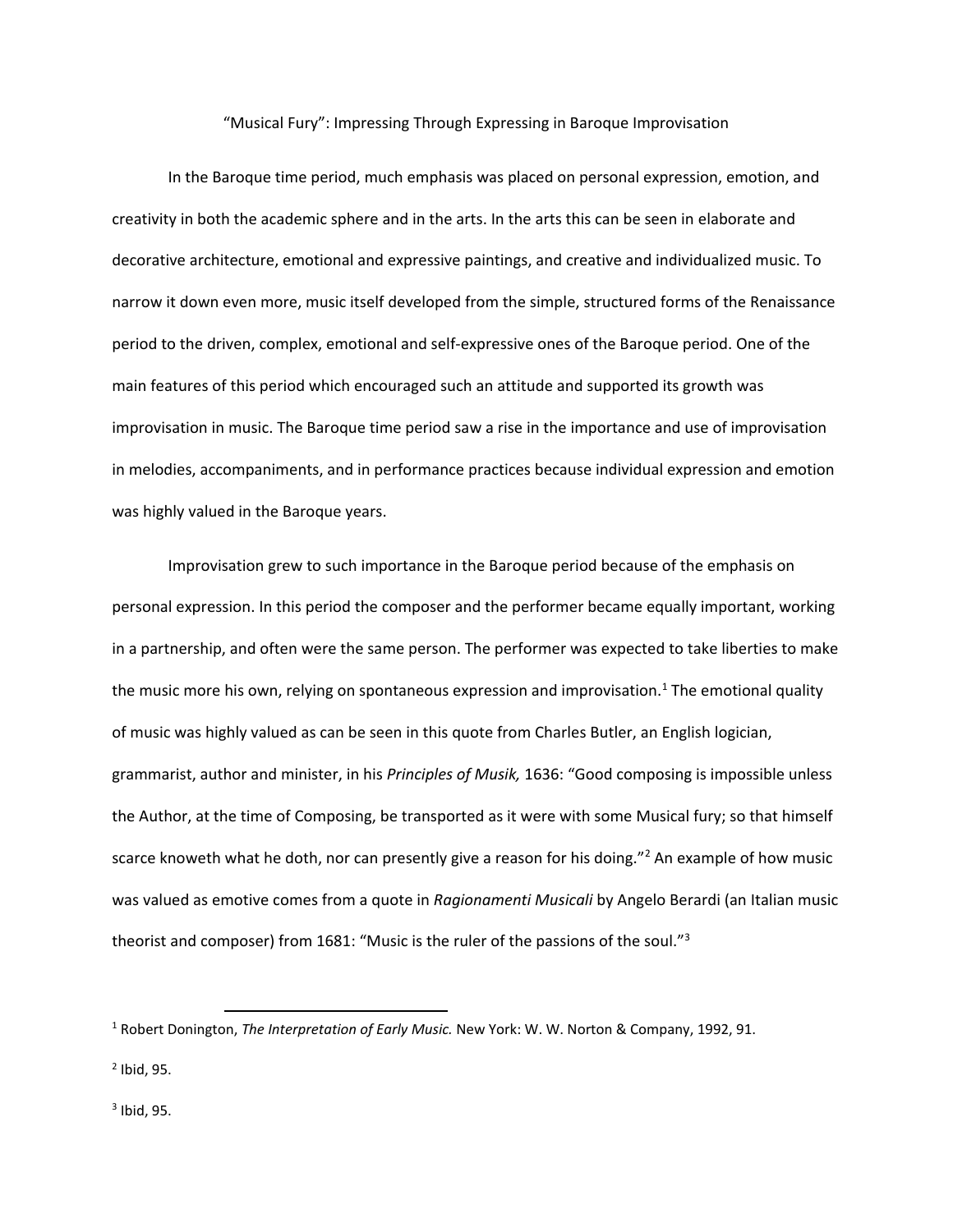Artists were convinced that music has and should receive great emotional depth which could be provided through ornamentation. Another concern for them was that if they did not provide enough ornamentation their listeners would be bored since their emotions were not engaged. C. P. E. Bach, who, although more associated with the Classical period, helped develop the empfindsamkeit (sensitive) style in the eighteenth century which stemmed from the Baroque expressive ideals. He spoke of the harpsichord's lack of power to sustain long notes or provide differences in volume, making it difficult to perform an adagio without it becoming monotonous. <sup>4</sup> Thus can be seen that the job of both the composer and the performer was to make the music as emotionally expressive and captivating for the audience as possible, often by means of improvisation.

Composers' use of improvisation to express emotion is best seen in vocal or solo music which can freely express without getting in the way of the composer's structure. Early on, there were expectations for which instruments should improvise and which should not. Agostino Agazzari (an Italian composer and music theorist, 1578-1640) discussed this in his *Del sonare sopra 'l basso,* 1607, which is one of the earliest books on performing from a thoroughbass (another term for this is figured bass which is a type of musical notation that describes the intended harmony to be combined with a bass note). He said: "He who plays the lute… must play it nobly, with much invention and variety… he must, in short, so weave the voices together with long groups, trills, and accents, each in its turn, that he gives grace to the consort and one another and allowing time to each."<sup>5</sup> But in general accompanists or orchestral players were cautioned to not interrupt the harmonic progression and to support the soloist, and solo instruments or voices were encouraged to improvise and express.

 $\overline{a}$ 

<sup>4</sup> Victor Rangel-Ribeiro, *Baroque Music: A Practical Guide for the Performer.* New York: Schirmer Books, 1981, 5.

<sup>5</sup> Bruno Nettl et al., "Improvisation, II: Western Art Music." *Grove Music Online. Oxford Music Online.* Oxford University Press, 7[, http://www.oxfordmsucionline.com/subscriber/article/grove/music/13738pg2](http://www.oxfordmsucionline.com/subscriber/article/grove/music/13738pg2)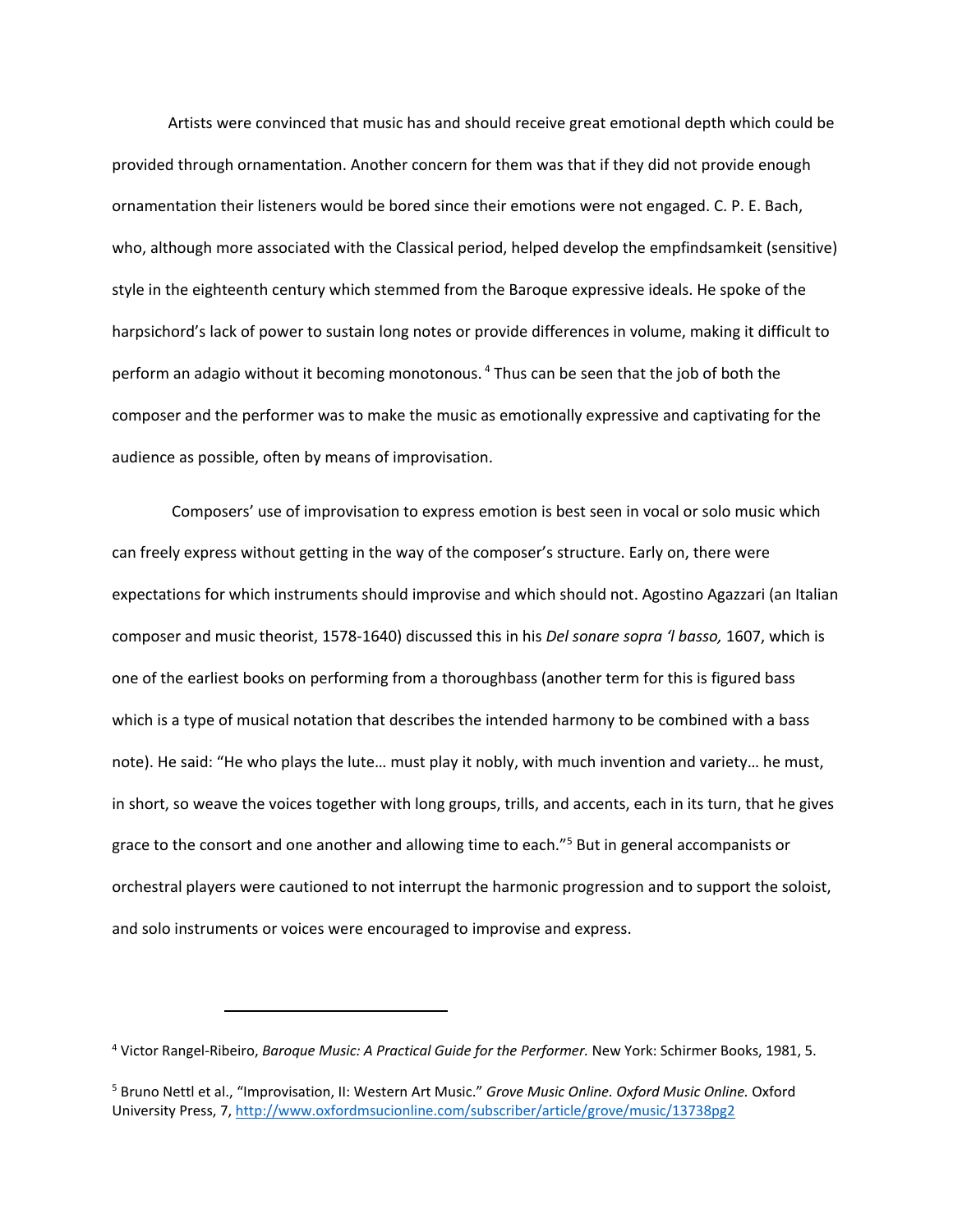Timothy Collins speaks to this idea of emotional expressivity in music in his essay, "Reactions against the Virtuoso." He says that from 1580 to 1620 was a period of virtuosity which encouraged elaborate intervallic and rhythmic diminutions for both instruments and voice. These were known as *passaggi* or *gorgie.* Ornamental improvisation and vocal virtuosity came from the desire for music to move the soul and delight the senses, and the polyphonic vocal improvisatory style reached its apex at the end of the sixteenth century at which time a new vocal declamatory style began in France. <sup>6</sup> In Germany there were not as many writings or examples as there were in France or Italy. It is supposed that performers were trained orally and varied from one institution to another.<sup>7</sup> German composer, organist, and music theorist Michael Praetorius, however, did write of vocal embellishments in his *Syntagma musicum* from 1619. The last chapter of his book explains that the singer's role is not much different from an orator, requiring many expressive devices to move the listener.<sup>8</sup>

Such are the thoughts on vocal and solo improvisation. But more than just solo improvisation developed in the Baroque period. Improvisation in accompaniments were in use from the medieval time period on, but they became more common and a matter of theory and composition/performance practices in the Baroque period. Basso continuo is the most well-known name for this practice and is associated with the Baroque period. The beginnings of basso continuo and figured bass (the notation most commonly associated with basso continuo) came from less of a desire for individuality and more

<sup>6</sup> Timothy A. Collins, "'Reactions against the Virtuoso.' Instrumental Ornamentation Practice and the Stile Moderno." *International Review of the Aesthetics and Sociology of Music* 32, no. 2 (Dec., 2001): 138, [http://www.jstor.org/stable/1562263.](http://www.jstor.org/stable/1562263)

<sup>7</sup> John Butt, "Improvised Vocal Ornamentation and German Baroque Compositional Theory: An Approach to 'Historical' Performance Practice*.*" *Journal of the Royal Musical Association* 116, no. 1 (January 1, 1991): 43, [http://www.jstor.org/stable/766493.](http://www.jstor.org/stable/766493)

<sup>8</sup> Butt, "Improvised Vocal Ornamentation," 44.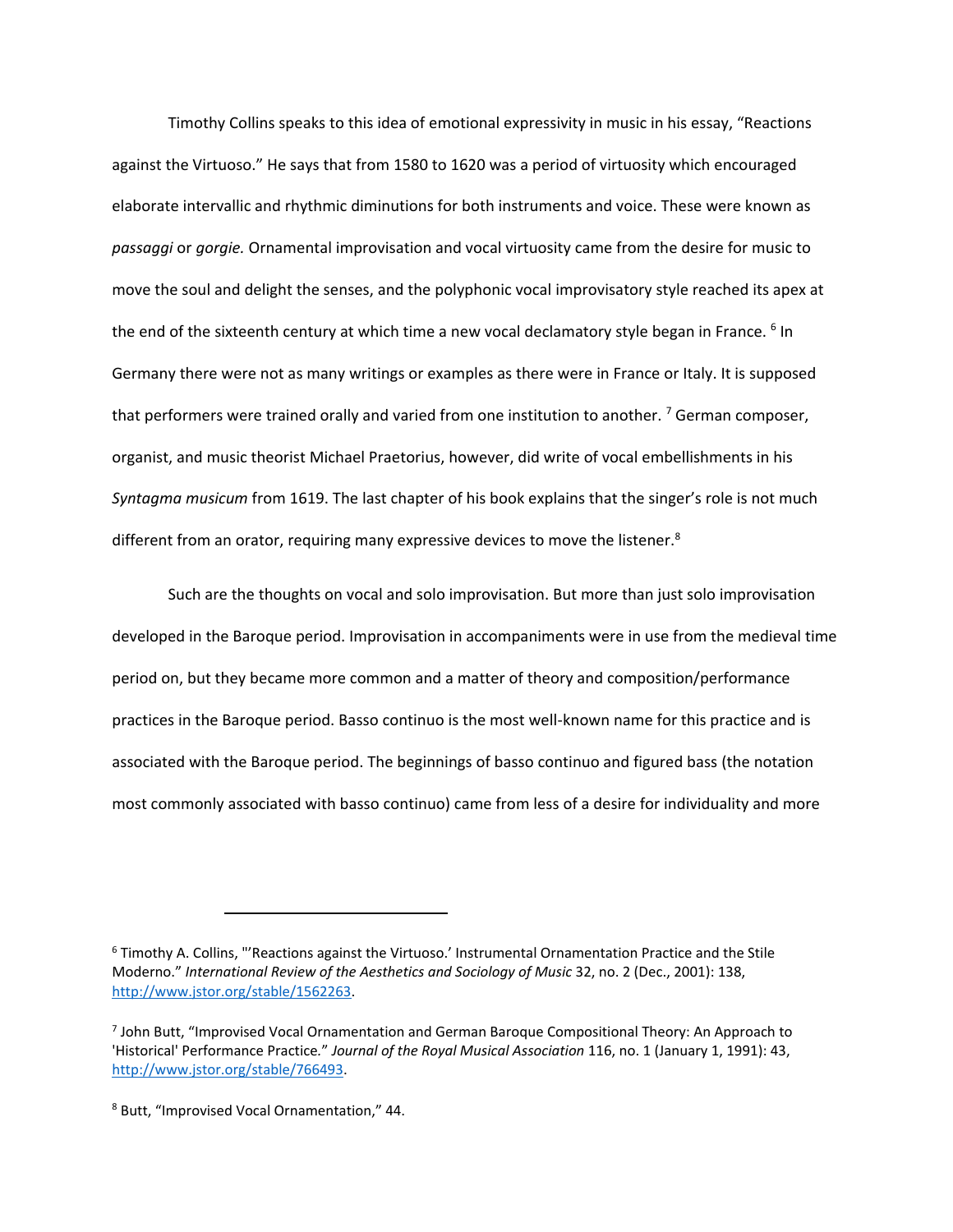because of the need to fill in for lacking voices, prepare for a solo, and accompany an improvising soloist.<sup>9</sup>

Improvisation did not simply appear as a way for performers to engage the music more personally in the Baroque period, but had its start in the medieval and renaissance periods. Although improvisation started in these earlier periods it never had the emotional reasoning behind it that came about in the Baroque period. Since the fifteenth century, improvisation has been understood and practiced in several ways. In its basic form, improvisation is meant to define any type of musical performance that is not confined to a musical work in fixed notation. There were two manifestations of this idea, compositions written in the style of improvisation, and improvisations based on features of written music. There is not much evidence for improvisation before the 15<sup>th</sup> century simply because of the tradition of preserving music by memory, but the documents that are in existence point to improvised counterpoint specifically on sacred chant.<sup>10</sup>

Examples of the practice of improvisation in these early times are found in treatises from musical scholars. One is found in Johannes Tinctoris's treatise, *Liber de arte contrapuncti,* from 1477, in which he described the difference between composed and improvised music and stated his belief that improvisation creates variety and interest.<sup>11</sup> Even earlier than that are examples of improvisation in its simplest form. The ninth century *Musica Enchiriadis* (anonymous) describes how to double a chant at perfect intervals and to make oblique motion at the beginnings and ends of chants. But it was not until

<sup>9</sup> F. T. Arnold, *The Art of Accompaniment from a Thorough-bass: As Practised in the XVIIth & XVIIIth Centuries.*  London, Oxford University Press, H. Milford, 1931, 3.

<sup>10</sup> Nettl et al., "Improvisation, II," 2.

<sup>11</sup> Kyle Schick, "Improvisation: Performer as Co-composer." *Musical Offerings* 2, no. 3 (2012): 27-28, doi[:10.15385/jmo.2012.3.1.3.](http://dx.doi.org/10.15385/jmo.2012.3.1.3)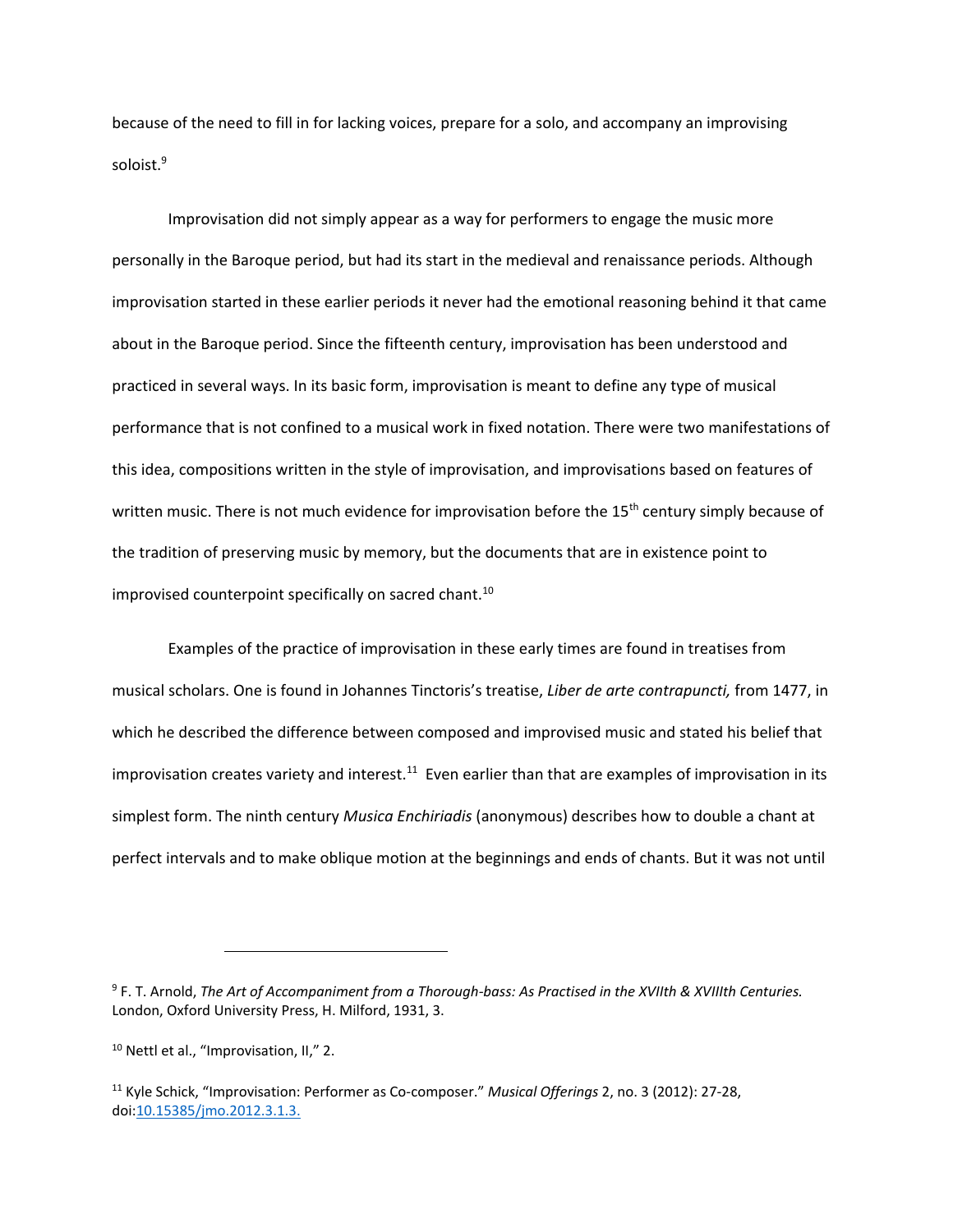the fifteenth century that writers first started to distinguish between improvised and written musical styles.<sup>12</sup>

In the Renaissance period, improvisation developed into the faburden style, which was first practiced in England and involved singing in thirds and sixths, dating to around 1430.<sup>13</sup> Musical scholars debate about many of the details of faburden, but what is agreed upon is that it was improvised, for three voices, in parallel form, and emphasized consonant thirds and sixths.<sup>14</sup> A method of improvising other than the English faburden in the Renaissance period was adding a voice over a cantus firmus. Cantus firmus is translated "fixed song" and is a melody that forms the basis for a polyphonic piece of music. The procedure for adding the polyphony was published in Portuguese music theorist and composer, Vicente Lusitano's, *Introdutione facilissima*, in 1553. In a few years, this practice was said to be too old-fashioned and Zarlino, an Italian music theorist and composer, gave instructions on improvising two-voice canons on a cantus firmus and two- and three-part canons without a cantus firmus. He also proposed rules for making invertible counterpoint and adding a third part in an already composed duet in improvisatory form.<sup>15</sup> Improvisation that took place during these times was mainly used in churches although it did develop as a popular art form. The reason for its use was that it created variety and interest<sup>16</sup> which is quite distinct from the Baroque reasons that included emotion and expression, not just variety.

<sup>12</sup> Nettl et al., "Improvisation, II," 3.

<sup>13</sup> Schick, "Improvisation: Performer," 28.

<sup>14</sup> Ibid, 29.

<sup>&</sup>lt;sup>15</sup> Nettl et al., "Improvisation, II," 3.

<sup>16</sup> Schick, "Improvisation: Performer," 28.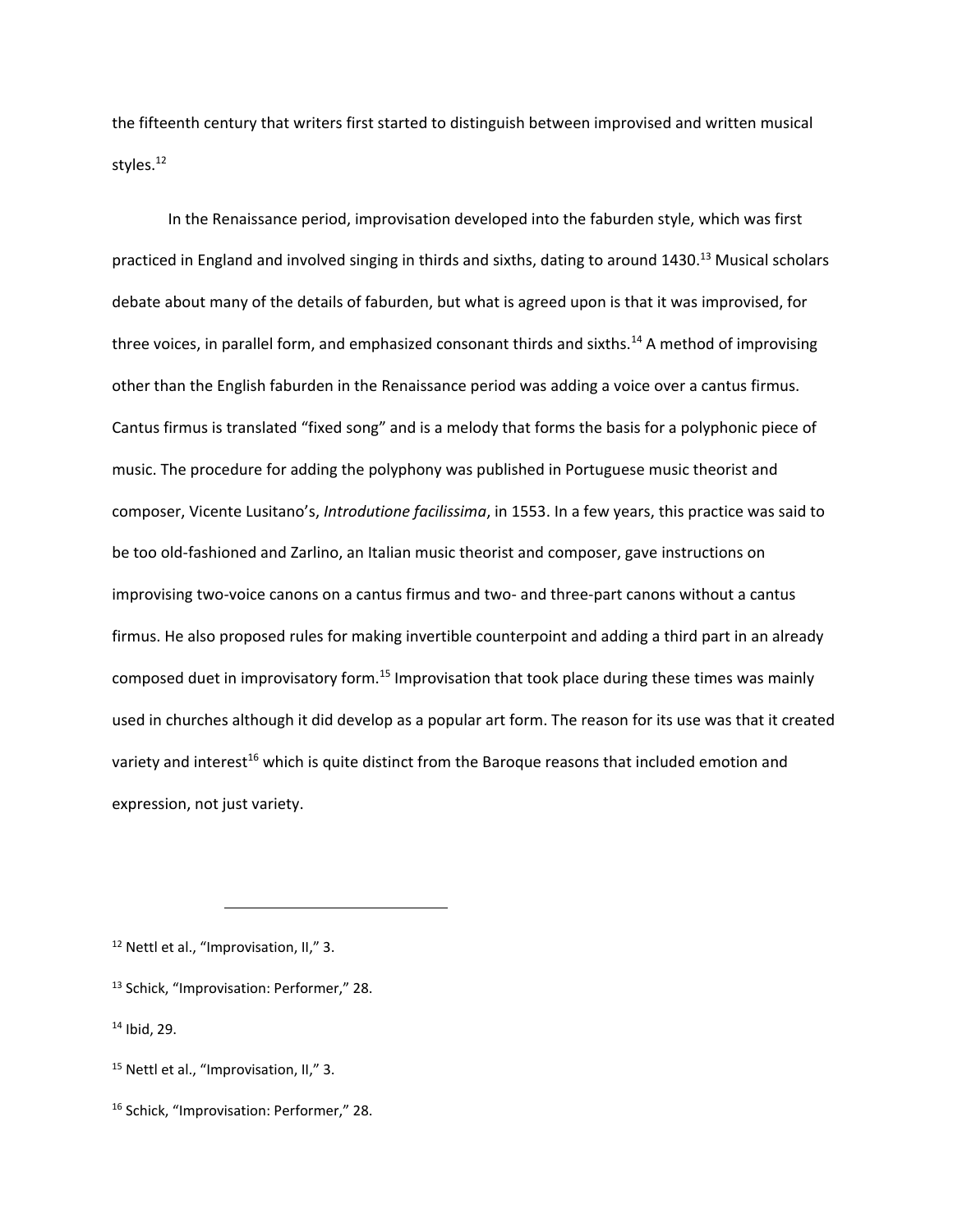Most of the evidence for this type of music is in vocal literature and no clear discussion of instrumental improvisation has been found. The earliest evidence for instrumental music of this kind is from the fifteenth century in Italian dance music (bassadanza and saltarello). Collections of bassadanza tenors along with pictures depicting two instruments possibly improvising over a tenor instrument are the only indications that such dances could have been performed by improvising groups.<sup>17</sup> Before the Baroque period, most improvisation occurred in churches as choirs sang polyphony above a cantus firmus or in polyphonic groups.<sup>18</sup> It was not until the Baroque time period that emphasis was placed on the solo performer and the purpose of improvisation for expression.

Although ornamented/improvised accompaniment did exist in the Baroque period, the early Baroque used ornamentation mainly as melodic material. Vocal ornamentations are found written out but could also be added on. Jacopo Peri praised the vocalist Vettoria Archilei, who sang in his opera *L'Euridice,* in 1600 because she not only performed the ornaments he wrote but also adorned his compositions "with those pretty and graceful [things] which cannot be written, and writing them, cannot be learned from writings."<sup>19</sup> At this time, instrumental ornamentation was also allowed but only where such ornamentation would not get in the way of vocal parts. If there was no vocal part, the character of the music would guide such decisions. This is completely separate from instrumental music which is not written out but needs to be supplied, as in the case of a basso continuo.<sup>20</sup>

As the instruction and techniques for improvising became more of a matter of discussion, theory and categorization, virtuosity and improvisatory competence became highly desired in a performer. This

<sup>17</sup> Nettl et al., "Improvisation, II," 4.

 $\overline{\phantom{a}}$ 

 $18$  Ibid, 3

<sup>20</sup> Ibid*,* 170.

<sup>19</sup> Donington, *The Interpretation of Early Music,* 169.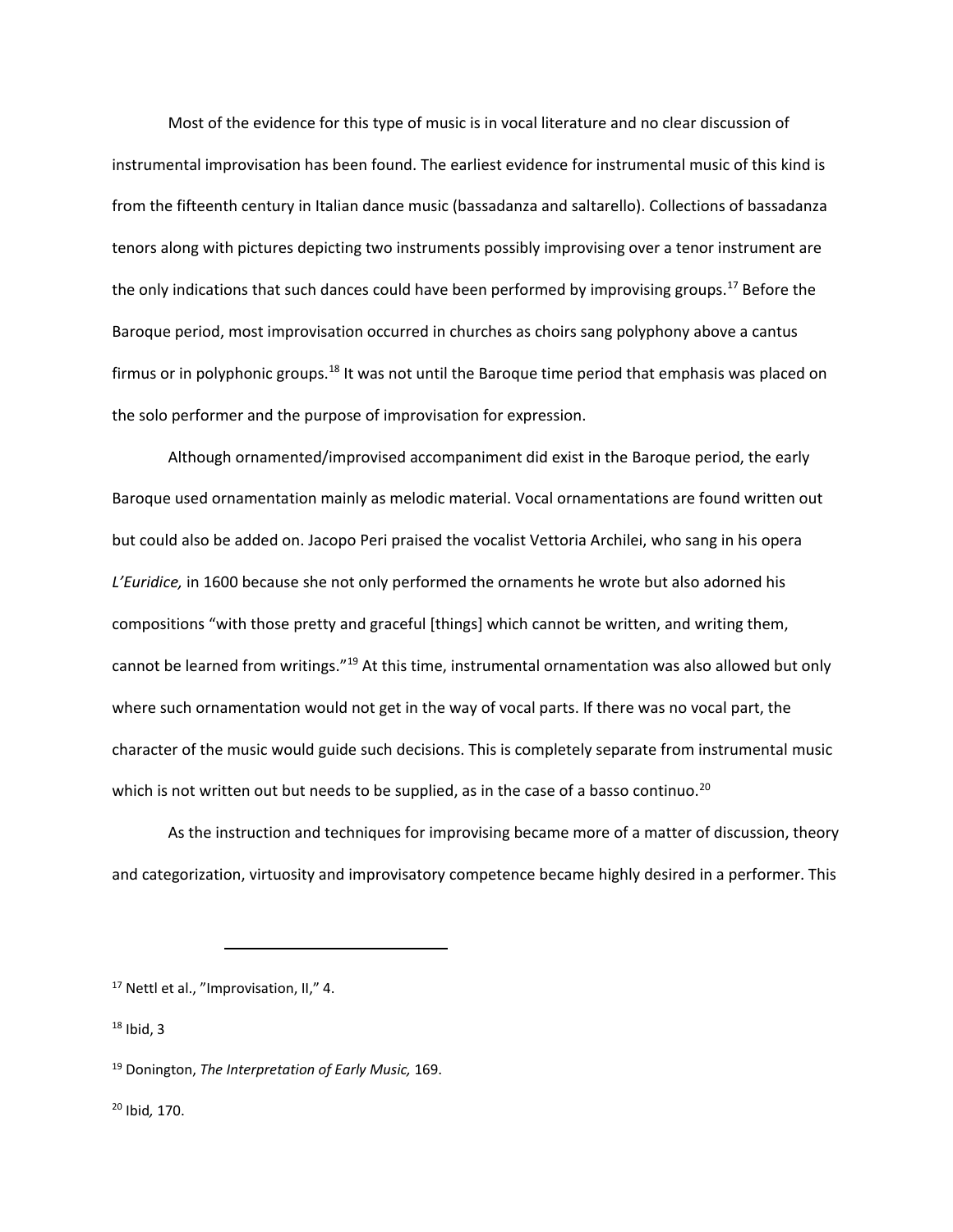shift of focus from composer to performer came with the Baroque period and its emphasis on expression and emotion. Performers were required to know harmonization theory and have the ability to follow the outline of what a composer wanted, as oftentimes the figured bass written by composers was incomplete or lacking.<sup>21</sup>

The clearest distinction of improvisation in the Baroque period were embellishments of existing parts and the creation of completely new parts. Composers started to take more control over ornamentation by writing out embellishments and by adding symbols or abbreviations for some patterns.<sup>22</sup> In the seventeenth century, treatises on harmony focused on two-part species counterpoint as the basis of composition.<sup>23</sup> In the early seventeenth century all the chromaticism and embellishments were composed against a cantus firmus in the tenor or bass. However, figured bass was more of an indication of harmonic intention in a piece of music. The melody and bass line would already be written but the accompanists were expected to fill in the middle, as opposed to cantus firmus which only had one line written above which performers were expected to improvise multiple lines. In practice, figured bass realization was thought of as a skill that all musicians should have, especially keyboard players. Two categories of early continuo are a shorthand used in place of tablature or scores in accompanying, and independent, essential bass lines of recitative, sonata or other forms.<sup>24</sup>

Performance practice for elaborating musical lines presumably varied from one musical institution to another and performers were most likely trained orally in Germany especially. Italy had a

 $\overline{\phantom{a}}$ 

<sup>24</sup> Ibid, 133.

<sup>&</sup>lt;sup>21</sup> Schick, "Improvisation: Performer," 31.

<sup>22</sup> Nettl et al., "Improvisation, II," 6.

<sup>23</sup> David Schulenberg, "Composition before Rameau: Harmony, Figured Bass, and Style in the Baroque." *College Music Symposium* 24, no. 2 (Fall 1984): 132, [http://www.jstor.org/stable/40373749.](http://www.jstor.org/stable/40373749)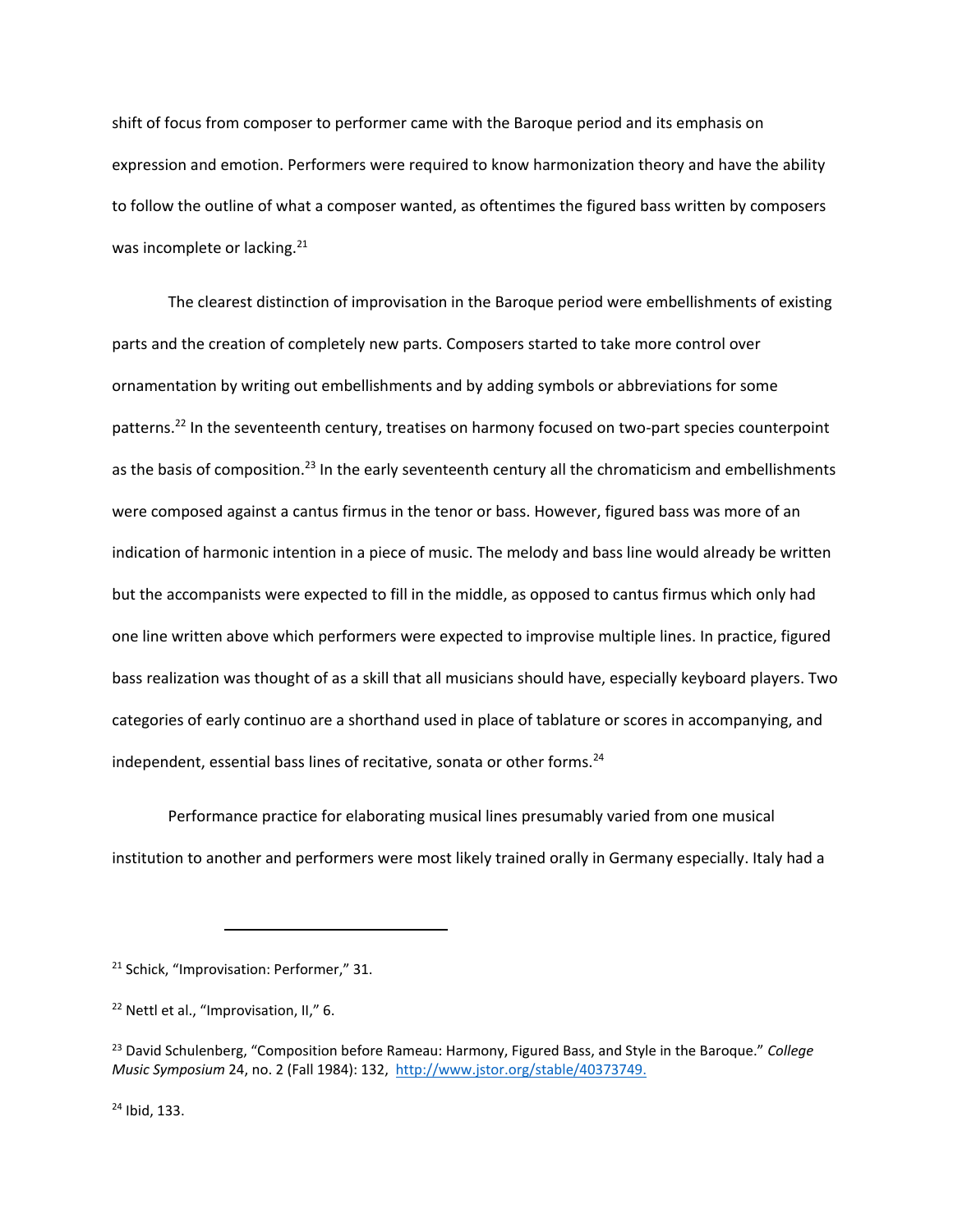great amount of published materials concerning ornamentation but nothing was definite in Germany until 1619 when Praetorius published his third volume of *Syntagma musicum*. Praetorius explained that the singer's job is not unlike an orator, and how he needs to use many expressive devices to move the listener. These include *accentus, tremolo, gruppo, tirata, trillo, passagi.* All of these are applied according to a system to simple note patterns and intervals.<sup>25</sup> As J. S. Bach used them, *accenti* were a long appoggiatura from above or below the note written. Praetorius himself however, treated them much more freely and had specific directions for different combinations of written notes and approaches as pictured below:



Ex. 1: *This figure describes Praetorius's approach to ornamenting a note or a combination of notes. The first measure of each example is the note(s) to be embellished and the measures after show different ways of doing so.*

<sup>&</sup>lt;sup>25</sup> John Butt, "Improvised Vocal Ornamentation and German Baroque Compositional Theory: An Approach to 'Historical' Performance Practice*.*" *Journal of the Royal Musical Association* 116, no. 1 (January 1, 1991): 41-62. [http://www.jstor.org/stable/766493,](http://www.jstor.org/stable/766493) 44.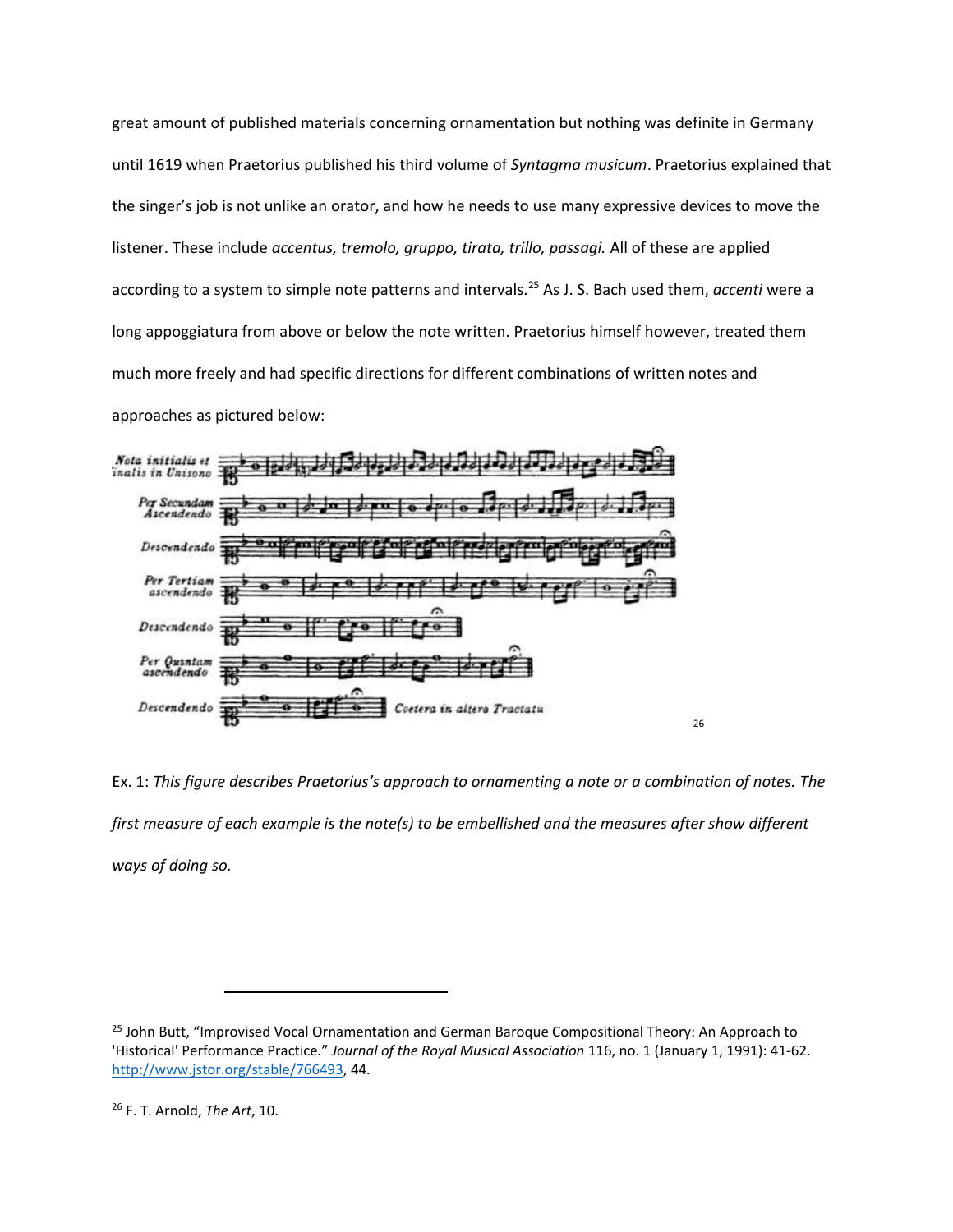The *gruppo* (*groppolo, gruppetto*) and *trillo* are similar in that they alternate between the written note and one a step above in repeated fashion, however the *gruppo* differentiates in ending in that it goes down to the note one step below the written note and then back up to finish the trill. The *tirata* is as it sounds, a tirade, or fast and long scale passage. Praetorius himself defined *passage* as "quick runs, either by step or by leap, through all intervals, both rising and falling, which are written and performed over notes of any duration."<sup>27</sup>

Christoph Bernhard, a German vocalist, composer, kapellmeister, and music theorist from the 1600s, divided the singing style into two fields: the first uses simpler ornaments and the second adds improvised diminution (a long note divided into a series of shorter, more melodic notes). The first category is itself divided into two: *cantar sodo*, which is concerned only with the notes, and *cantar d'affetto*, which takes the text into account. Ornaments such as the *trillo, accento,* and *tremolo* can be used in both of these categories of the first singing style. The second singing style Bernhard termed *cantar passagiato* (or *lombarda*) with these being some of the details: diminution must be applied sparingly, must not have too wide a range or damage the harmonic structure, and in general should return to the originally notated pitches. Diminutions in the bass were forbidden because they could destroy the fundamental music.<sup>28</sup>

The art of improvising over a bass was not the only type of vocal improvisation in the Baroque era. Often vocalists would be expected to improvise over a cantus firmus, an already composed melody line, in contrapuntal form. Mastery of this kind of improvising was required of members of the papal choir. When more than one part would be improvised over the cantus firmus dissonances could easily result. Some commentators prized these sounds but it was not fully desired and thus a method called

<sup>27</sup> Ibid, 10.

<sup>28</sup> John Butt, "Improvised Vocal Ornamentation," 45.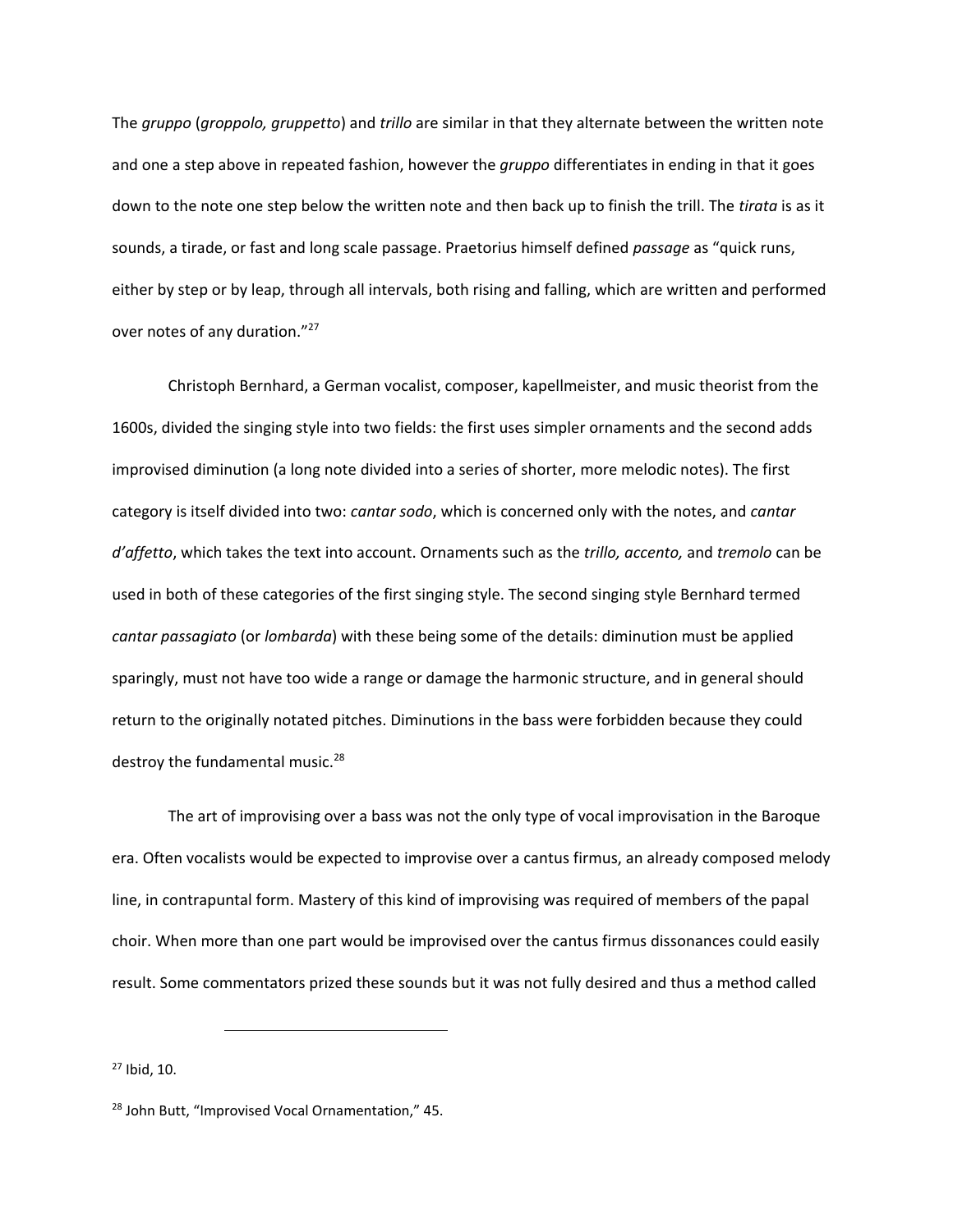*contraponto in concerto* was developed to aid multiple singers to improvise over a cantus firmus without contrapuntal errors.<sup>29</sup>

Improvising over a cantus firmus was quite popular in Italy and especially in the context of sacred music as similar to the Renaissance period. The treatment of vocal embellishments in seventeenth century England was slightly different. Thomas Morley, an English composer, organist, theorist, and singer, employed imitation, canon, double counterpoint, and inversion in his descant style.<sup>30</sup>

Although the most popular form of improvisation during the Baroque period was soloistic, there was also much improvisation in accompaniments, though it had to be treated very carefully so as not to cause a disturbance in the primary melody. The secondary importance of improvised accompaniment shows how valued an expressive melody line was to the composers and listeners of music during that time. However, just as there were many directions and theories on how to improvise a solo line, there were also many methods concerning accompanying. Their primary function was to direct the accompanist on how to best improvise without drawing too much attention away from the soloist. Monsieur de Saint Lambert, A French clavecinist, teacher, and composer, wrote a treatise on the performance of accompaniment and in speaking of "Taste in Accompaniment," said:

"This taste principally consists of a careful handling of the harmony of one's Instrument – in such a way that one does not draw so much sound [son] from the Harpsichord that it entirely overwhelms the solo voice [*la voix qui chante*], or, on the contrary, that one does not draw so little [sound] that it does not support [the solo voice] enough." $31$ 

 $\overline{\phantom{a}}$ 

<sup>30</sup> Ibid, 10.

<sup>&</sup>lt;sup>29</sup> Nettl et al., "Improvisation, II," 8.

<sup>31</sup> Charlotte Mattax Moersch, "Keyboard Improvisation in the Baroque Period." In *Musical Improvisation: Art, Education, and Society,* edited by Gabriel Solis and Bruno Nettl. (Urbana: University of Illinois Press, 2009), 165.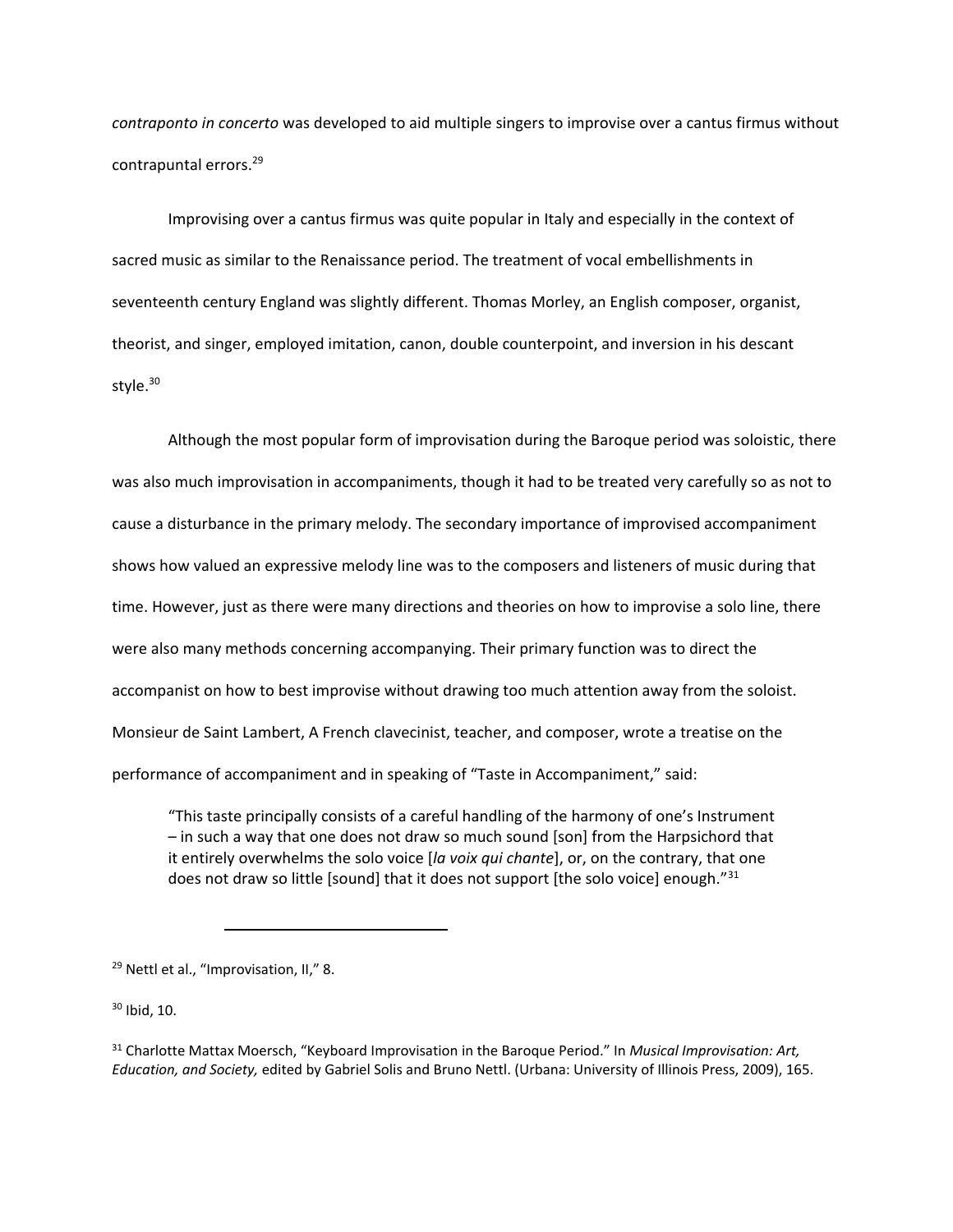It was a great concern for musicians and music theorists of the time that the accompaniment be played in just the right way to assist but not detract from the solo. The result is a large body of information on how to play accompaniments.

A basic understanding of accompanying in the Baroque period is based on reading what is called figured bass, or basso continuo. Instead of the entire part for the accompaniment being written out, the composer used a kind of short-hand notation called figured bass. The figured bass would indicate the harmonic intervals above the bass to be played and the performer would read this and play a "realization" of what the composer intended. There are several advantages to writing in this way. Firstly, it saves on composing and copying time as well as printing costs. If there is only one simple line written for the accompaniment, each performer can adapt to his own instrument without any trouble. A fully written piece for one instrument could be more difficult for another to perform, but a bass line would cause no problems. The ensemble as a whole has more freedom to work out balance depending on the instrument and the place of performance. Besides these very logical reasons for composers to leave the embellishing up to the accompanists, they also set a high priority on spontaneity. An accompanist who could provide a stable rhythm, adapt to the momentary needs for balance, and keep every measure moving, could keep the entire ensemble together and encourage the rest of the performers to be as involved. It is always better to have an accompanist who plays with life than one who only plays what is written.<sup>32</sup>

Obviously there had to be some guidelines for any type of basso continuo performing so that the performer would play the improvisation with the same harmonic structure that the composer intended. Some composers objected to the idea that they should provide such a figured bass, insisting that it would only confuse the performer to see such markings or that they should already be intelligent

<sup>32</sup> Donnington, *The Interpretation*, 289.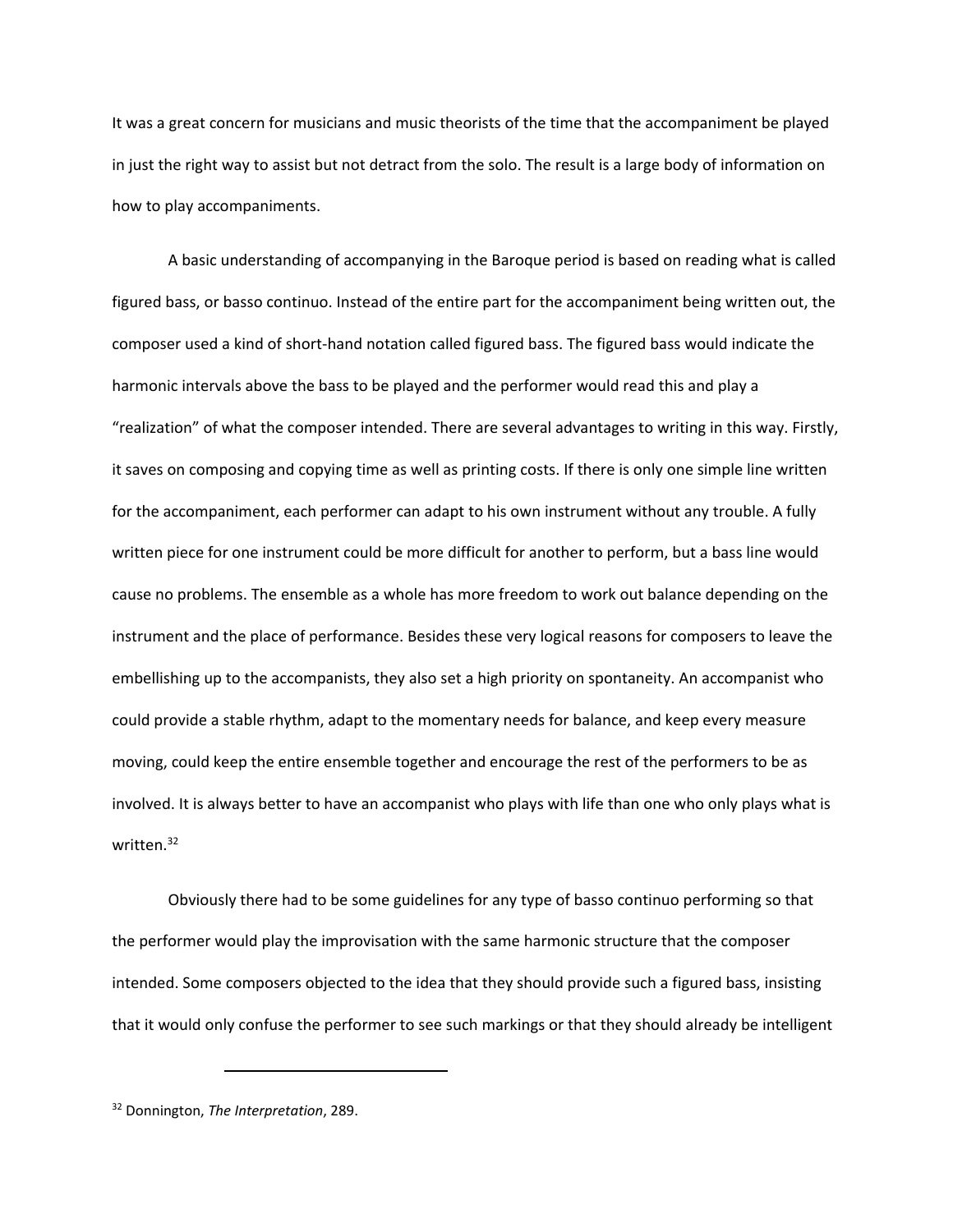enough to not need the tablature.<sup>33</sup> But not all agreed with them. C. P. E. Bach said in his *Essay* from 1762, "the more thought I have given to it, the more richness I have found in the turns of harmony… it is impossible to devise fixed rules. An accompaniment made from an unfigured part can only be inadequate."<sup>34</sup> This means that if a composer has a certain harmonic line to be followed (the "richness I have found in the turns of harmony") he should construct a figured bass. For progressions that are more common and contain many sequences, the same amount of care would not be as necessary.

A system did then have to be devised so that the figured bass of one piece would be comparable to another and so that all performers of continuo would have the same knowledge and thus be able to switch from one piece to another without having to learn another formula for realizing the bass. The most typical figures used and their meaning are as follows:

- 1. No sign above the bass means that a triad is to be played.
- 2. Any accidentals written by themselves apply to the third above the bass.
- 3. A slash through a number (usually 4 or 5) or next to a number, means to raise that interval a half step higher.
- 4. Some abbreviations for intervals above the bass: 6 for 6/3 7 for 7/5/3 6/5 for 6/5/3 4/3 for 6/4/3 2, or 4/2 for 6/4/2
- 5. Figures that are written directly above one another are played at the same time; those that are written after another are played consecutively.<sup>35</sup>
- 6. Horizontal lines mean that the figure and thus the harmony continues the same.

<sup>33</sup> Ibid, 291.

 $\overline{a}$ 

<sup>34</sup> Ibid, 292.

<sup>35</sup> Herman Keller, *Thoroughbass Method.* Translated and edited by Carl Parrish. New York: W. W. Norton & Company, 1965, 13.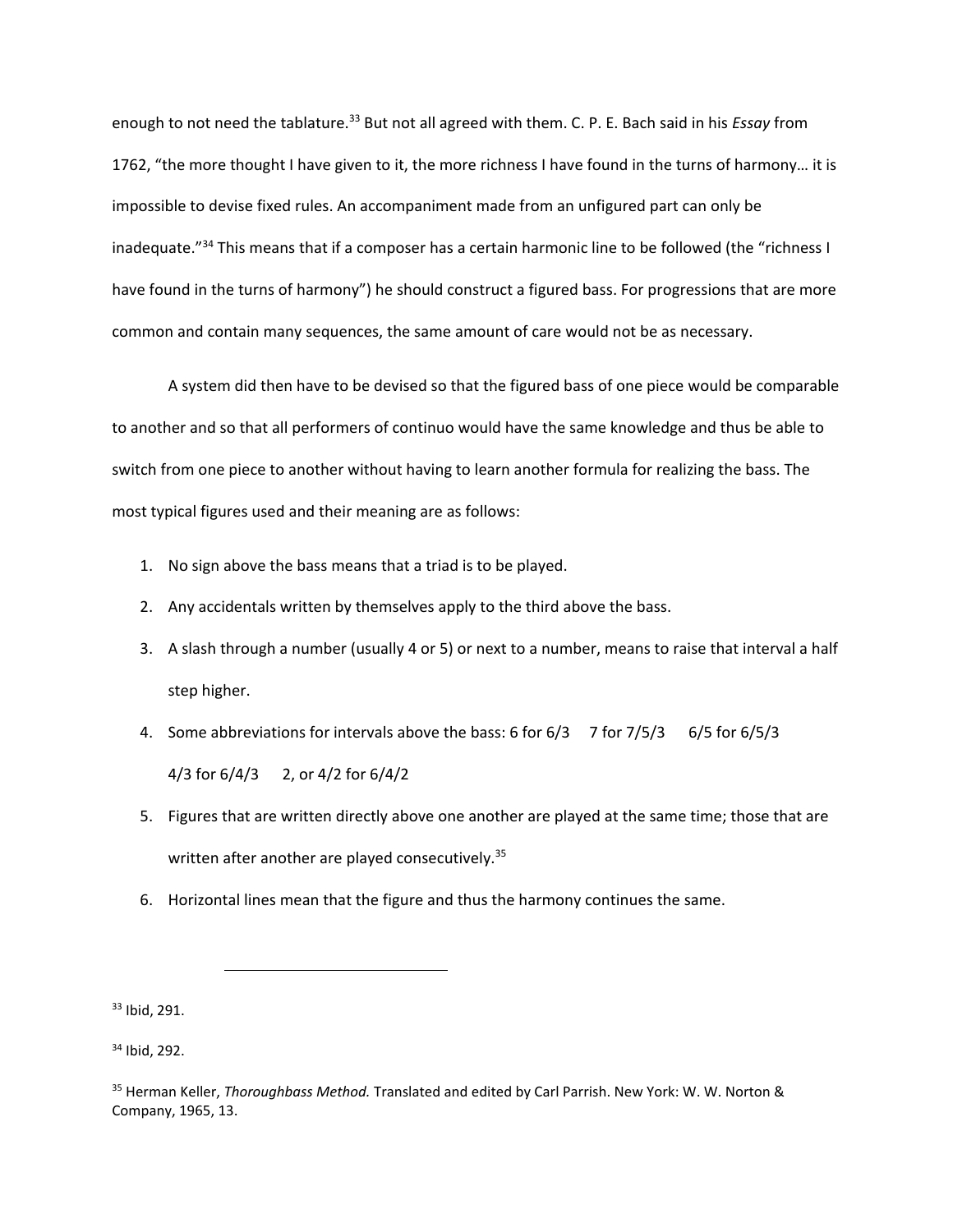- 7. Figures that are underneath a rest indicate the harmony that is prevailing.
- 8. Passing tones and those that change in the bass, especially of smaller note value, have no figuring and are not harmonized.<sup>36</sup>

This is definitely not an exhaustive list by any means, but it provides an idea of just how much thought would go in to performing a figured bass and how much a composer would rely on the performer to know what was meant by the signs. As C. P. E. Bach said, "He who is too lazy or too ignorant to figure his own basses as a good performance requires should get it done for him by an expert accompanist."<sup>37</sup>

There is much more detail involved in accompanimental improvisation in the Baroque period, but simply too much for one paper to cover it all. There was debate over the use of improvisation techniques in orchestras, and many composers condemned it saying it distracted from the soloist or the main melody.<sup>38</sup> However, this also means that the practice was in use, otherwise it could not have been condemned. Some other writers recommended improvisation in the orchestra if the piece was lacking in quality or a copyist had failed to mark ornaments.<sup>39</sup> All this points to the importance placed in the Baroque period on expression and emotion. Musicians believed that nothing should be done that would take away from the expressive solo line. And so improvised accompaniments were treated very carefully. Solo improvisation was strongly encouraged and used frequently as it was an excellent way to show emotion. Freedom in the accompaniment was also desired and encouraged when there were

<sup>36</sup> Ibid, 14.

<sup>37</sup> Donnington, *The Interpretation*, 292.

 $\overline{\phantom{a}}$ 

<sup>38</sup> Spitzer, John, and Neal Zaslaw. "Improvised Ornamentation in Eighteenth-Century Orchestras." *Journal of the American Musicological Society* 39, no. 3 (Fall 1986): 524-77. [http://www.jstor.org/stable/831627,](http://www.jstor.org/stable/831627) 529.

<sup>39</sup> Ibid, 531.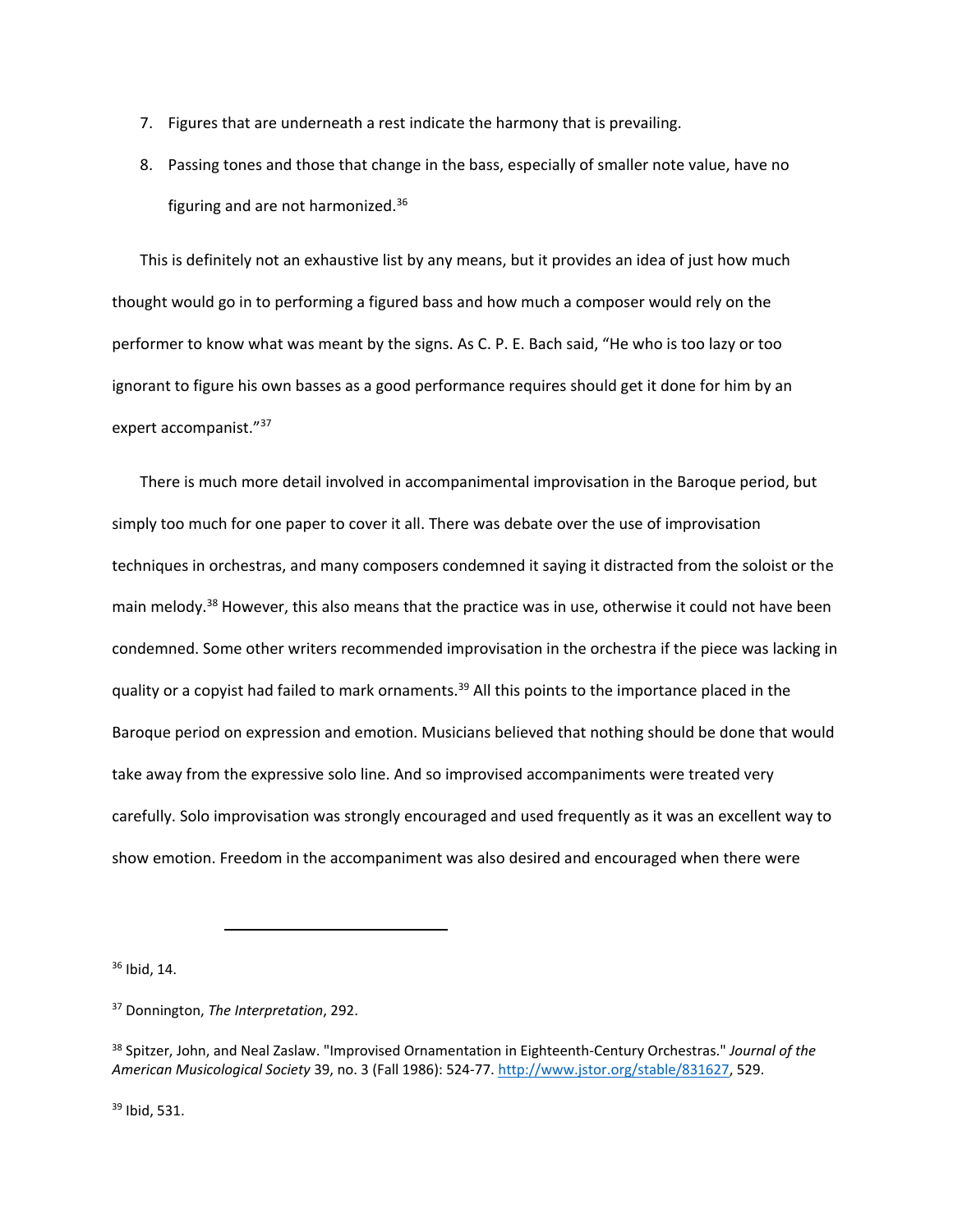trusted performers who were able to hold the ensemble together instead of distract from the purpose of the piece. Improvisation definitely increased and developed in the Baroque period from the Renaissance and this is due mainly to the fact that emotion and expression were greatly valued.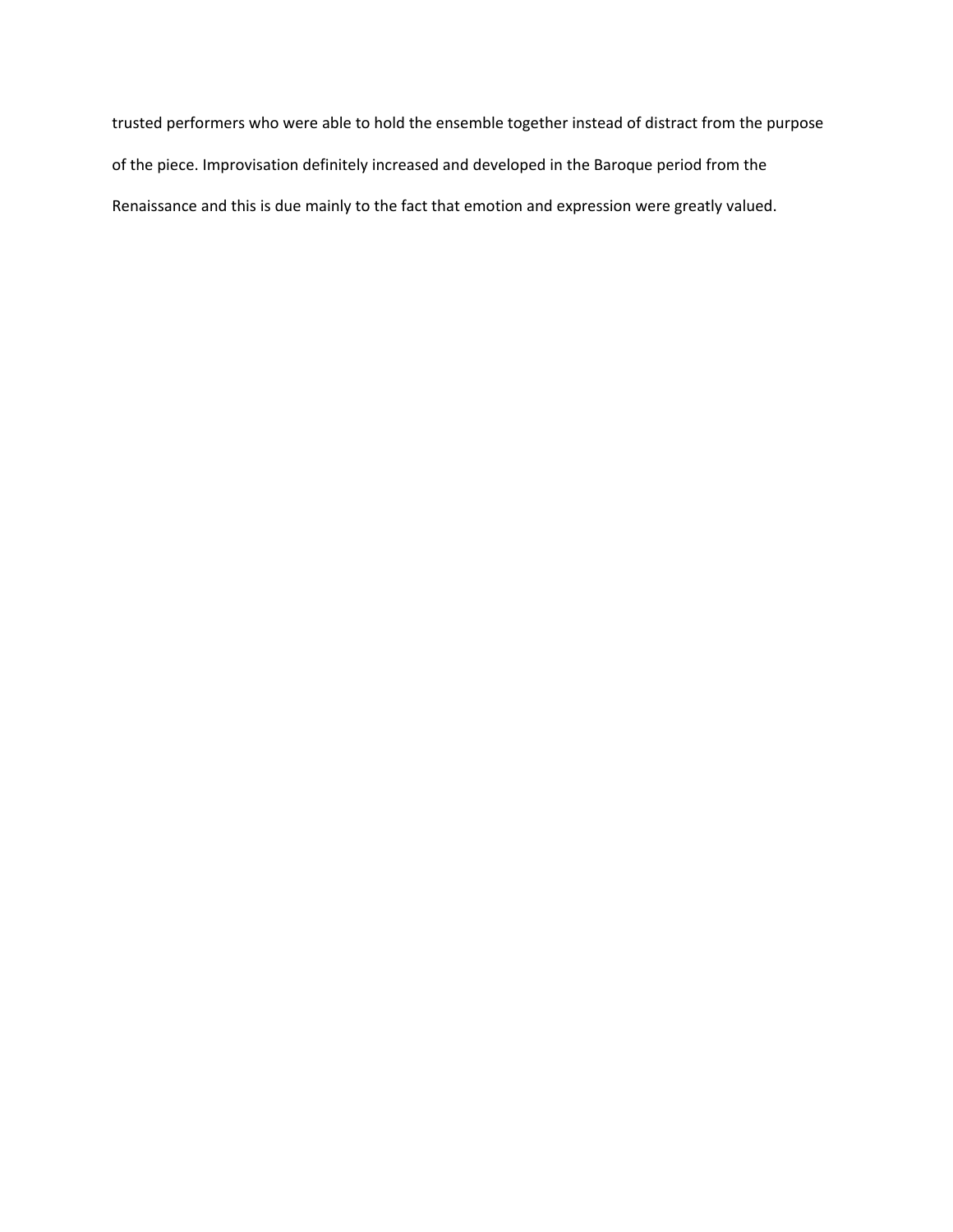## Bibliography

- Arnold, F. T. *The Art of Accompaniment from a Thorough-bass: As Practised in the XVIIth & XVIIIth Centuries.* London, Oxford University Press, H. Milford, 1931.
- Bechtel, Ben. "Improvisation in Early Music." *Music Educators Journal* 66, no. 5 (January, 1980): 109-112. [http://www.jstor.org/stable/3395787.](http://www.jstor.org/stable/3395787)
- Butt, John. "Improvised Vocal Ornamentation and German Baroque Compositional Theory: An Approach to 'Historical' Performance Practice*.*" *Journal of the Royal Musical Association* 116, no. 1 (January 1, 1991): 41-62. [http://www.jstor.org/stable/766493.](http://www.jstor.org/stable/766493)
- Callahan, Michael Richard. "Incorporating Long-range Planning into the Pedagogy of Baroquestyle Keyboard Improvisation." *Music Performance Research* 5 (2012): 59-78. Academic Search Complete, EBSCOhost.
- ———. "Techniques of Keyboard Improvisation in the German Baroque and Their Implications for Today's Pedagogy." PhD diss., University of Rochester, 2010. [http://hdl.handle.net/1802/14278.](http://hdl.handle.net/1802/14278)
- Collins, Timothy A. "'Reactions against the Virtuoso.' Instrumental Ornamentation Practice and the Stile Moderno." *International Review of the Aesthetics and Sociology of Music* 32, no. 2 (Dec., 2001): 137-152. [http://www.jstor.org/stable/1562263.](http://www.jstor.org/stable/1562263)
- Donington, Robert. *The Interpretation of Early Music.* New York: W. W. Norton & Company, 1992.
- Keller, Herman. *Thoroughbass Method.* Translated and edited by Carl Parrish. New York: W. W. Norton & Company, 1965.
- Miller, Hugh M. "Henry Purcell and the Ground Bass." *Music & Letters* 29, no. 4 (Oct., 1948): 340-347. [http://www.jstor.org/stable/730022.](http://www.jstor.org/stable/730022)
- Moersch, Charlotte Mattax. "Keyboard Improvisation in the Baroque Period." In *Musical Improvisation: Art, Education, and Society,* edited by Gabriel Solis and Bruno Nettl.
- Nettl, Bruno, et. al. "Improvisation, II: Western Art Music." *Grove Music Online. Oxford Music Online.* Oxford University Press. [http://www.oxfordmsucionline.com/subscriber/article/grove/music/13738pg2.](http://www.oxfordmsucionline.com/subscriber/article/grove/music/13738pg2)
- Rangel-Ribeiro, Victor. *Baroque Music: A Practical Guide for the Performer.* New York: Schirmer Books, 1981.
- Rubinoff, Kailan Ruth. "(Re)creating the Past: Baroque Improvisation in the Early Music Revival." *New Sound: International Magazine for Music* 32 (January, 2008): 92-109. RILM Abstracts of Music Literature, EBSCOhost.